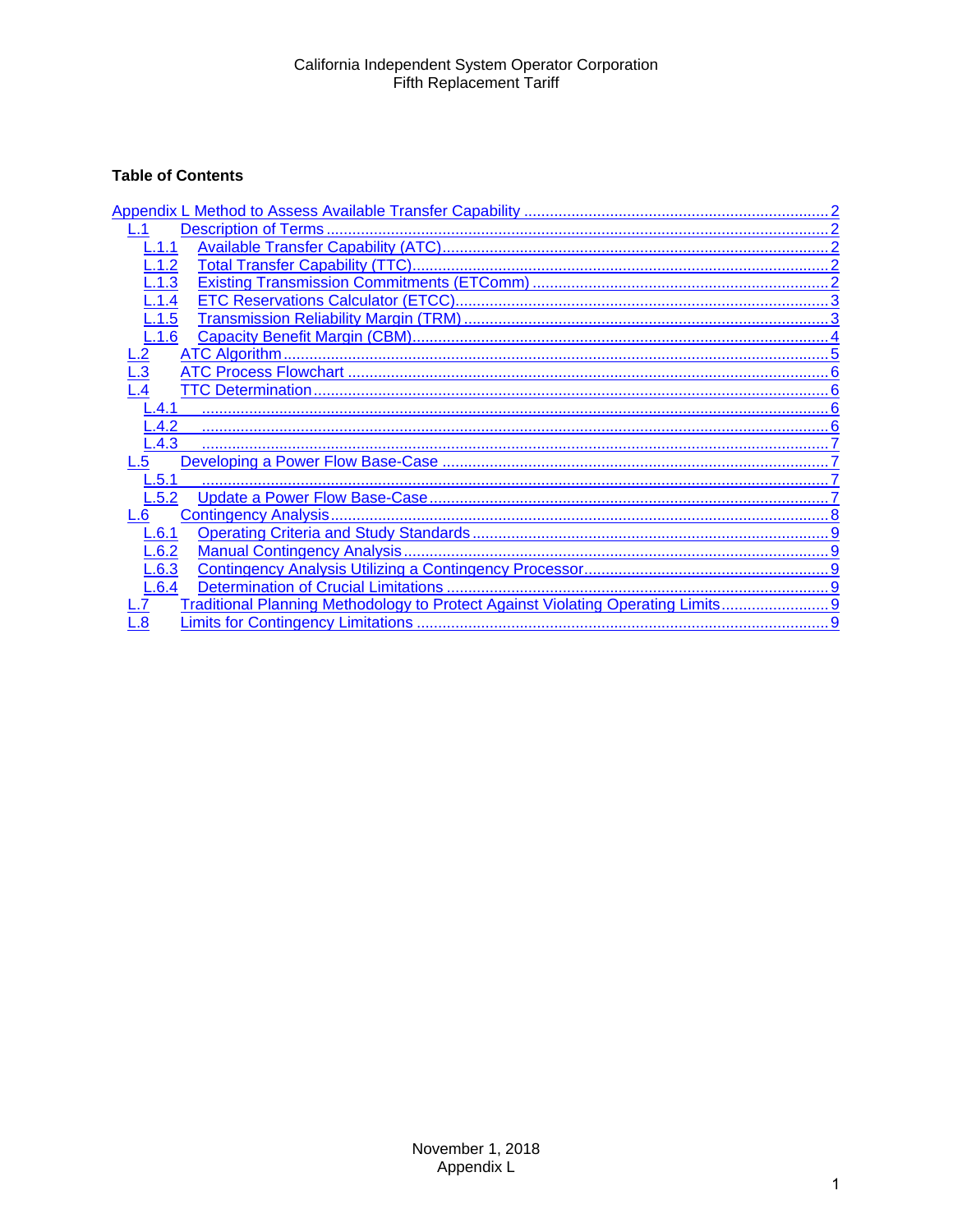## **Appendix L Method to Assess Available Transfer Capability**

## <span id="page-1-1"></span><span id="page-1-0"></span>**L.1 Description of Terms**

The following descriptions augment existing definitions found in Appendix A "Master Definitions Supplement."

<span id="page-1-2"></span>**L.1.1 Available Transfer Capability (ATC)** is a measure of the transfer capability in the physical transmission network resulting from system conditions and that remains available for further commercial activity over and above already committed uses.

ATC is defined as the Total Transfer Capability (TTC) less the Transmission Reliability Margin (TRM), less the sum of any unused existing transmission commitments (ETComm) (i.e., transmission rights capacity for ETC or TOR), less the Capacity Benefit Margin (CBM) (which value is set at zero), less the Scheduled Net Energy from Imports/Exports, less Ancillary Service capacity from Imports.

- <span id="page-1-3"></span>**L.1.2 Total Transfer Capability (TTC)** is defined as the amount of electric power that can be moved or transferred reliably from one area to another area of the interconnected transmission system by way of all transmission lines (or paths) between those areas, under specified system conditions. In collaboration with owners of rated paths, the CAISO utilizes rated system path methodology to establish the TTC of CAISO Transmission Interfaces.
- <span id="page-1-4"></span>**L.1.3 Existing Transmission Commitments (ETComm)** include Existing Contracts and Transmission Ownership Rights (TOR). The CAISO reserves transmission capacity for each ETC and TOR based on TRTC Instructions the responsible Participating Transmission Owner or Non-Participating Transmission Owner submits to the CAISO as to the amount of firm transmission capacity that should be reserved on each Transmission Interface for each hour of the Trading Day in accordance with Sections 16 and 17 of the CAISO Tariff. The types of TRTC Instructions the CAISO receives generally fall into three basic categories:
	- The ETC or TOR reservation is a fixed percentage of the TTC on a line, which decreases as the TTC is derated (ex. TTC = 300 MW, ETC fixed percentage =  $2\%$ , ETC = 6 MWs. TTC derated to 200 MWs,  $ETC = 4$  MWs);
	- The ETC or TOR reservation is a fixed amount of capacity, which decreases if the line's TTC is derated below the reservation level (ex.  $ETC = 80$  MWs, TTC declines to 60 MW, ETC = TTC or 60 MWs; or
	- The ETC or TOR reservation is determined by an algorithm that changes at various levels of TTC for the line (ex. Intertie TTC = 3,000 MWs, when line is operating greater than 2,000 MWs to full capacity  $ETC = 400$  MWs, when capacity is below 2000 MWs  $ETC = TTC/2000* ETC$ ).

Existing Contract capacity reservations remain reserved during the Day-Ahead Market and through the FMM. To the extent that the reservations are unused after the FMM has been run for a given fifteen-minute interval, then the capacity reservations are released for the three RTD intervals within that fifteen-minute interval.

Transmissions Ownership Rights capacity reservations remain reserved during the Day-Ahead Market and Real-Time Market. This capacity is under the control of the Non-Participating Transmission Owner and is not released to the CAISO for use in the markets.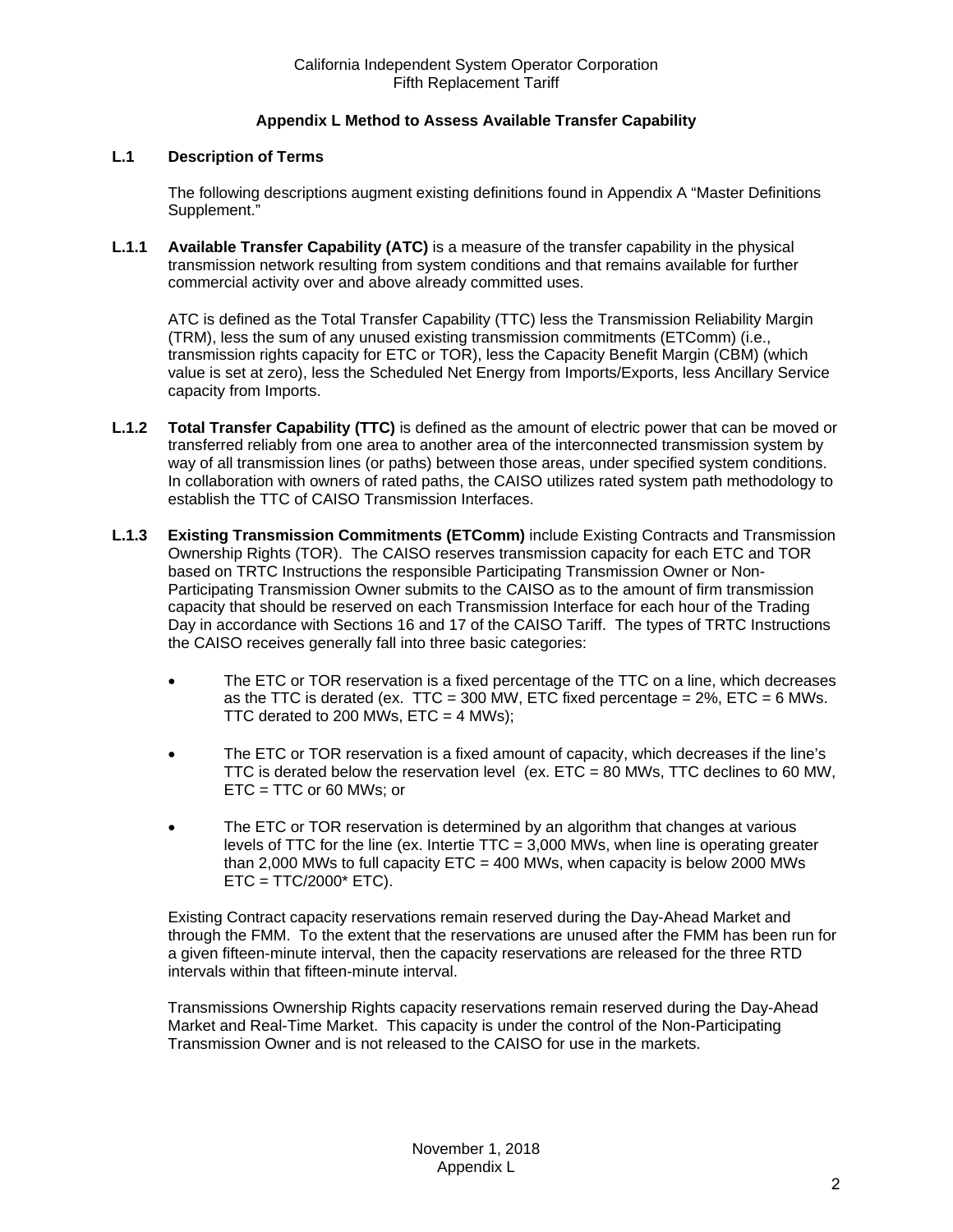- <span id="page-2-0"></span>**L.1.4 ETC Reservations Calculator (ETCC).** The ETCC calculates the amount of firm transmission capacity reserved (in MW) for each ETC or TOR on each Transmission Interface for each hour of the Trading Day.
	- CAISO Updates to ETCC Reservations Table. The CAISO updates the ETC and TOR reservations table (if required) prior to Market Close of the DAM and prior to Market Close of the RTM. The amount of transmission capacity reservation for ETC and TOR rights is determined based on the TTC of each Transmission Interface and in accordance with the curtailment procedures stipulated in the existing agreements and provided to the CAISO by the responsible Participating Transmission Owner or Non-Participating Transmission Owner.
	- Market Notification. ETC and TOR allocation (MW) information is published for all Scheduling Coordinators which have ETC or TOR scheduling responsibility in advance of the Day-Ahead Market and the Real-Time Market. This information is posted on the Open Access Same-Time Information System (OASIS).
	- For further information, see CAISO Operating Procedure M-423, Scheduling of Existing Transmission Contract and Transmission Ownership Rights, which is publicly available on the CAISO Website.
- <span id="page-2-1"></span>**L.1.5 Transmission Reliability Margin (TRM)** is an amount of transmission transfer capability reserved at a CAISO Intertie point that is necessary to provide reasonable assurance that the interconnected transmission network will be secure. TRM accounts for the inherent uncertainty in system conditions and the need for operating flexibility to ensure reliable system operation as system conditions change.

The CAISO uses TRM at Intertie points to account for the following NERC-approved components of uncertainty:

- Forecast uncertainty in transmission system topology, including forced or unplanned outages or maintenance outages.
- Allowances for parallel path (loop flow) impacts, including unscheduled loop flow.
- Allowances for simultaneous path interactions.

The CAISO establishes hourly TRM values for each of the applicable components of uncertainty prior to the Market Close of the RTM. The CAISO does not use TRM (i.e., TRM values for Intertie points are set at zero) during the beyond day-ahead and pre-schedule (i.e., planning) time frame identified in R.1.3.3 of NERC Reliability Standard MOD-008-1. A positive TRM value for a given hour is set only if one or more of the conditions set forth below exists for a particular Intertie point. Where none of these conditions exist, the TRM value for a given hour is set at zero.

The methodology the CAISO uses to establish each component of uncertainty is as follows:

The CAISO uses the transmission system topology component of uncertainty to address a potential ATC path limit reduction at an Intertie resulting from an emerging event, such as an approaching wildfire, that is expected to cause a derate of one or more transmission facilities comprising the ATC path. When the CAISO, based on existing circumstances, forecasts that such a derate is expected to occur, the CAISO may establish a TRM value for the affected ATC path in an amount up to, but no greater than, the amount of the expected derate.

The CAISO uses the parallel path component of uncertainty to address the impact of unscheduled flow (USF) over an ATC path that is expected, in the absence of the TRM, to result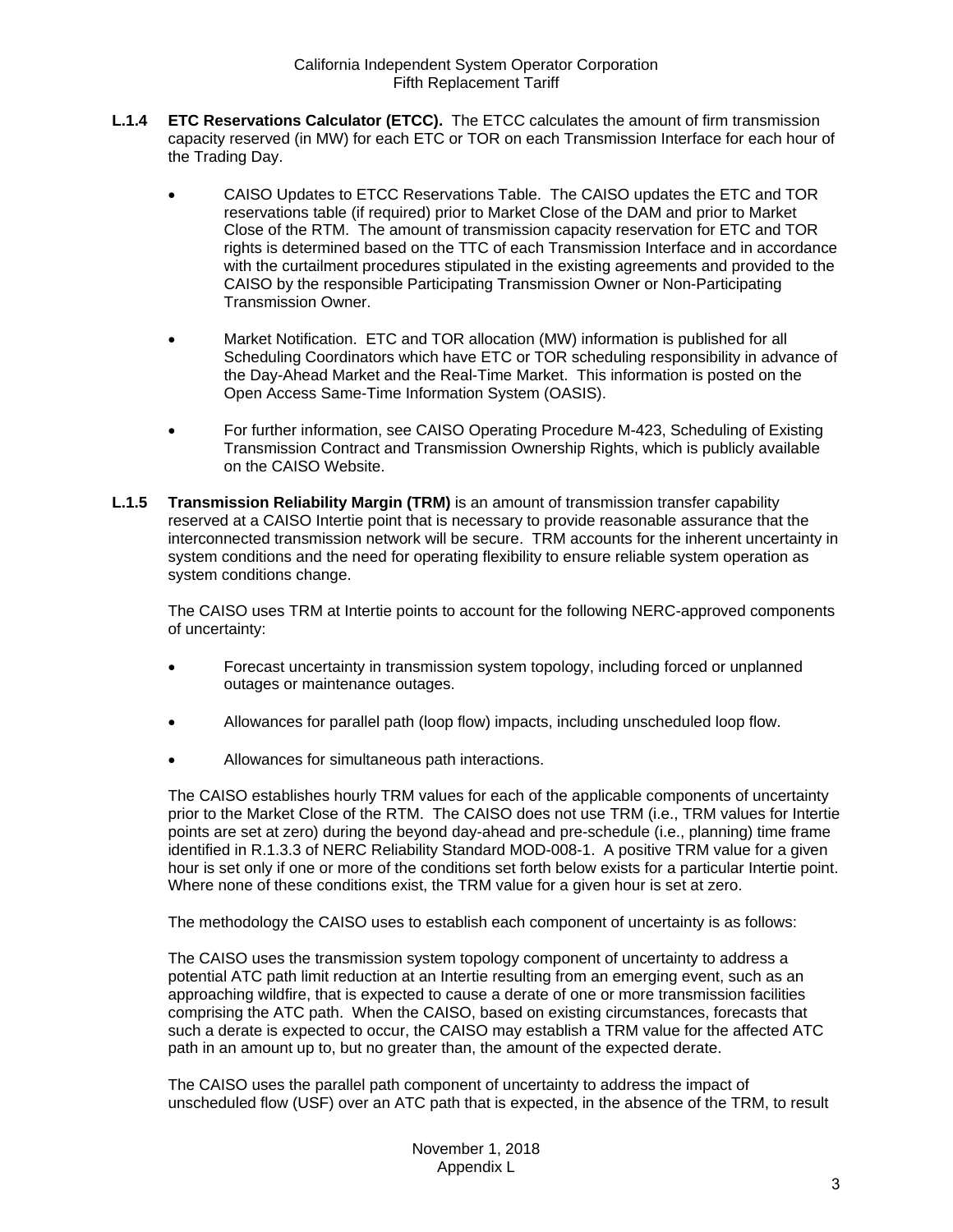in curtailment of Intertie Schedules in Real Time as a result of the requirements established in WECC's applicable USF mitigation policies and procedures (WECC USF Policy). When the CAISO forecasts, based on currently observed USF conditions and projected scheduled flow for an upcoming Operating Hour(s), that in the absence of a TRM, scheduled flow will need to be curtailed in Real Time under the applicable WECC USF Policy, the CAISO may establish a TRM for the ATC path for the applicable hour(s) in an amount up to, but no greater than, the forecasted amount that is expected to be curtailed in Real Time pursuant to the WECC USF Policy.

The CAISO uses the simultaneous path interactions component of uncertainty to address the impact that transmission flows on an ATC path located outside the CAISO's Balancing Authority Area may have on the transmission transfer capability of an ATC path located at an Intertie. In the event of such path interactions, the CAISO uses a TRM value to prevent the risk of a system operating limit violation in Real Time for the CAISO ATC path. The amount of the TRM value may be set at a level up to, but not greater than, the forecasted impact on the CAISO ATC path's capacity imposed by expected flow on the non-CAISO ATC path.

The CAISO uses the following databases or information systems, or their successors, in connection with establishing TRM values: the CAISO's outage management system pursuant to Section 9, Existing Transmission Contract Calculator (ETCC), PI, EMS, and CAS.

- <span id="page-3-0"></span>**L.1.6 Capacity Benefit Margin (CBM)** is that amount of transmission transfer capability reserved for Load Serving Entities (LSEs) to ensure access to Generation from interconnected systems to meet generation reliability requirements. In the Day-Ahead Market, CBM may be used to provide reliable delivery of Energy to CAISO Balancing Authority Area Loads and to meet CAISO responsibility for resource reliability requirements in Real-Time. The purpose of this DAM implementation is to avoid Real- Time Schedule curtailments and firm Load interruptions that would otherwise be necessary. CBM may be used to reestablish Operating Reserves. CBM is not available for non-firm transmission in the CAISO Balancing Authority Area. CBM may be used only after:
	- all non-firm sales have been terminated.
	- direct-control Load management has been implemented,
	- customer interruptible Demands have been interrupted,
	- if the LSE calling for its use is experiencing a Generation deficiency and its transmission service provider is also experiencing Transmission Constraints relative to imports of Energy on its transmission system.

The level of CBM for each Transmission Interface is determined by the amount of estimated capacity needed to serve firm Load and provide Operating Reserves based on historical, scheduled, and/or forecast data using the following equation to set the maximum CBM:

CBM = (Demand + Reserves) - Resources

Where:

- Demand = forecasted area Demand
- Reserves = reserve requirements
- Resources = internal area resources plus resources available on other Transmission Interfaces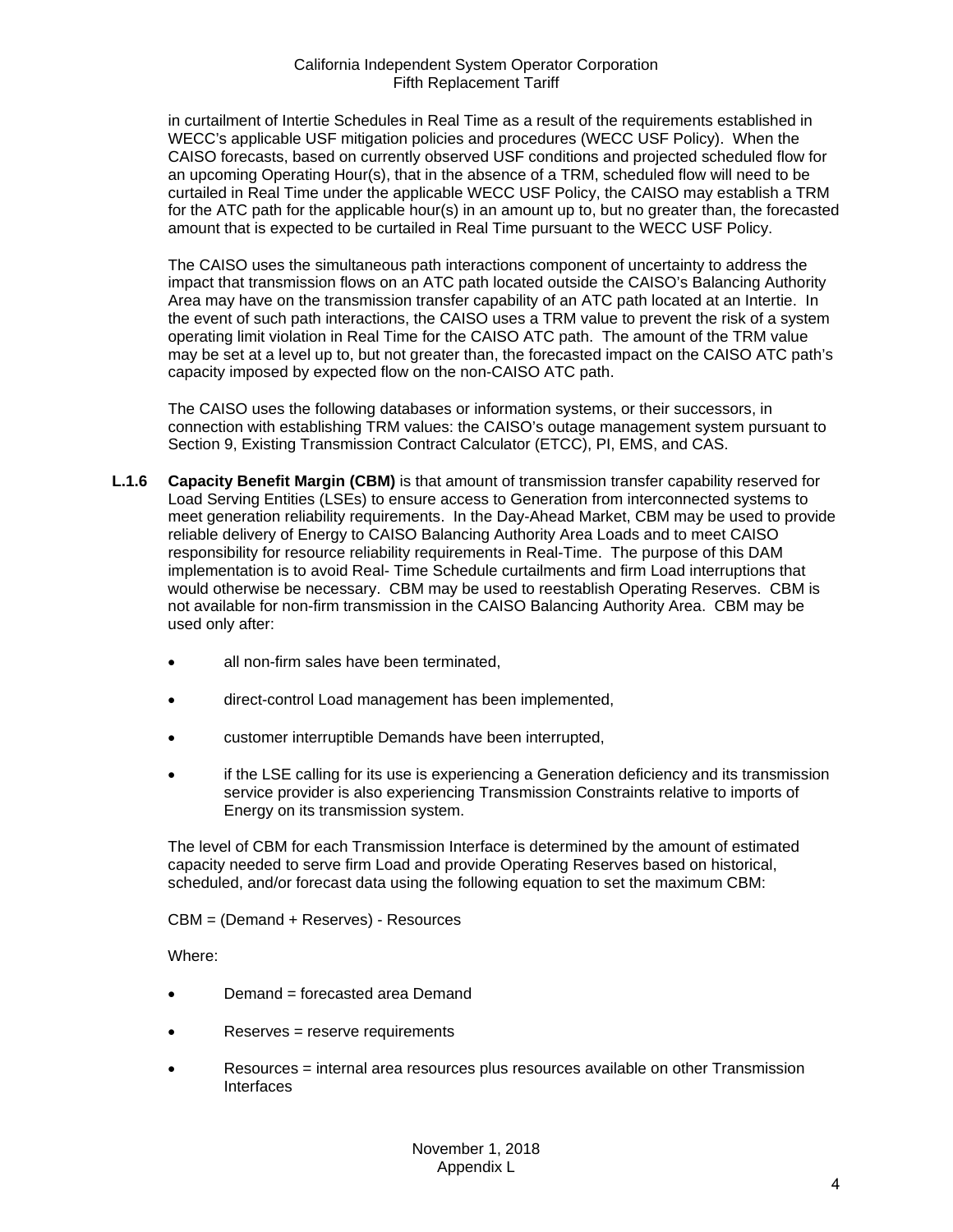The CAISO does not use CBMs. The CBM value is set at zero.

## <span id="page-4-0"></span>**L.2 ATC Algorithm**

The ATC algorithm is a calculation used to determine the transfer capability remaining in the physical transmission network and available for further commercial activity over and above already committed uses. The CAISO posts the ATC values in megawatts (MW) to OASIS in conjunction with the Market Close for the Day-Ahead Market and Real-Time Market process.

The following OASIS ATC algorithms are used to implement the CAISO ATC calculation for the ATC rated path (Transmission Interface):

ATC Calculation For Imports:

ATC = TTC - CBM - TRM - AS from Imports- Net Energy Flow - Hourly Unused TR Capacity.

ATC Calculation For Exports:

ATC = TTC - CBM - TRM - Net Energy Flow - Hourly Unused TR Capacity.

The specific data points used in the ATC calculation are each described in the following table.

| <b>ATC</b>                                                               | <b>ATC MW</b>        | Available Transfer Capability, in MW, per<br>Transmission Interface and path direction.                                                                                                    |
|--------------------------------------------------------------------------|----------------------|--------------------------------------------------------------------------------------------------------------------------------------------------------------------------------------------|
| <b>Hourly Unused TR</b><br>Capacity                                      | <b>USAGE MW</b>      | The sum of any unscheduled existing transmission<br>commitments (scheduled transmission rights<br>capacity for ETC or TOR), in MW, per path<br>direction.                                  |
| <b>Scheduled Net Energy</b><br>from Imports/Exports<br>(Net Energy Flow) | <b>ENE IMPORT MW</b> | Total hourly net Energy flow for a specified<br>Transmission Interface.                                                                                                                    |
| AS from Imports                                                          | AS IMPORT MW         | Ancillary Services scheduled, in MW, as imports<br>over a specified Transmission Interface.                                                                                                |
| TTC                                                                      | TTC MW               | Hourly Total Transfer Capability of a specified<br>Transmission Interface, per path direction, with<br>consideration given to known Transmission<br>Constraints and operating limitations. |
| CBM                                                                      | <b>CBM MW</b>        | Hourly Capacity Benefit Margin, in MW, for a<br>specified Transmission Interface, per Path Direction.                                                                                      |
| TRM                                                                      | TRM MW               | Hourly Transmission Reliability Margin, in MW, for a<br>specified Transmission Interface, per path direction.                                                                              |

Actual ATC mathematical algorithms and other ATC calculation information are located in the CAISO's ATC Implementation Document (ATCID) posted on OASIS.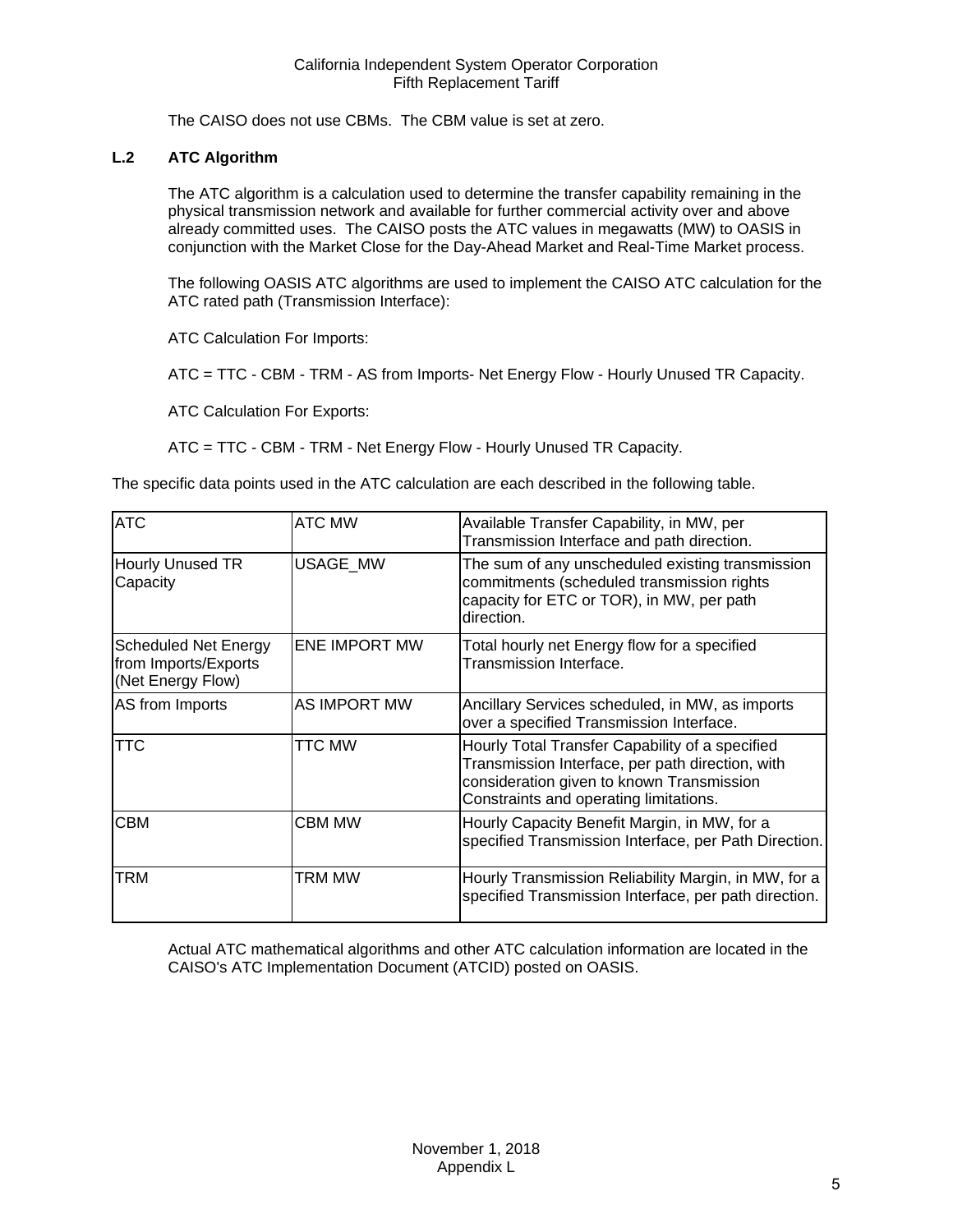## <span id="page-5-0"></span>**L.3 ATC Process Flowchart**



**Available Transmission Capability**

**\*ETCC – Existing Transmission Contract Calculator (1) – WECC rated path methodology**

**(2) - See TRMID posted on OASIS**

## <span id="page-5-1"></span>**L.4 TTC Determination**

All transfer capabilities are developed to ensure that power flows are within their respective operating limits, both pre-Contingency and post-Contingency. Operating limits are developed based on thermal, voltage and stability concerns according to industry reliability criteria (WECC/NERC) for transmission paths. The process for developing TTC also requires the inclusion or exclusion of operating Transmission Constraints based on system conditions being studied.

- <span id="page-5-2"></span>**L.4.1** Transfer capabilities for studied configurations may be used as a maximum transfer capability for similar conditions without conducting additional studies. Increased transfer capability for similar conditions must be supported by conducting appropriate studies.
- **L.4.1.2** At the CAISO, studies for all major inter-area paths' (mostly 500 kV) TTC are governed by the California Operating Studies Subcommittee (OSS), which provides detailed criteria and methodology. For transmission system elements below 500 kV the methodology for calculating these flow limits is detailed in Section L.4.3 and is applicable to the operating horizon.
- <span id="page-5-3"></span>**L.4.2** Transfer capability may be limited by the physical and electrical characteristics of the systems including any one or more of the following:
	- Thermal Limits Thermal limits establish the maximum amount of electric current that a transmission line or electrical facility can conduct over a specified time-period as established by the Transmission Owner.
	- Voltage Limits System voltages and changes in voltages must be maintained within the range of acceptable minimum and maximum limits to avoid a widespread collapse of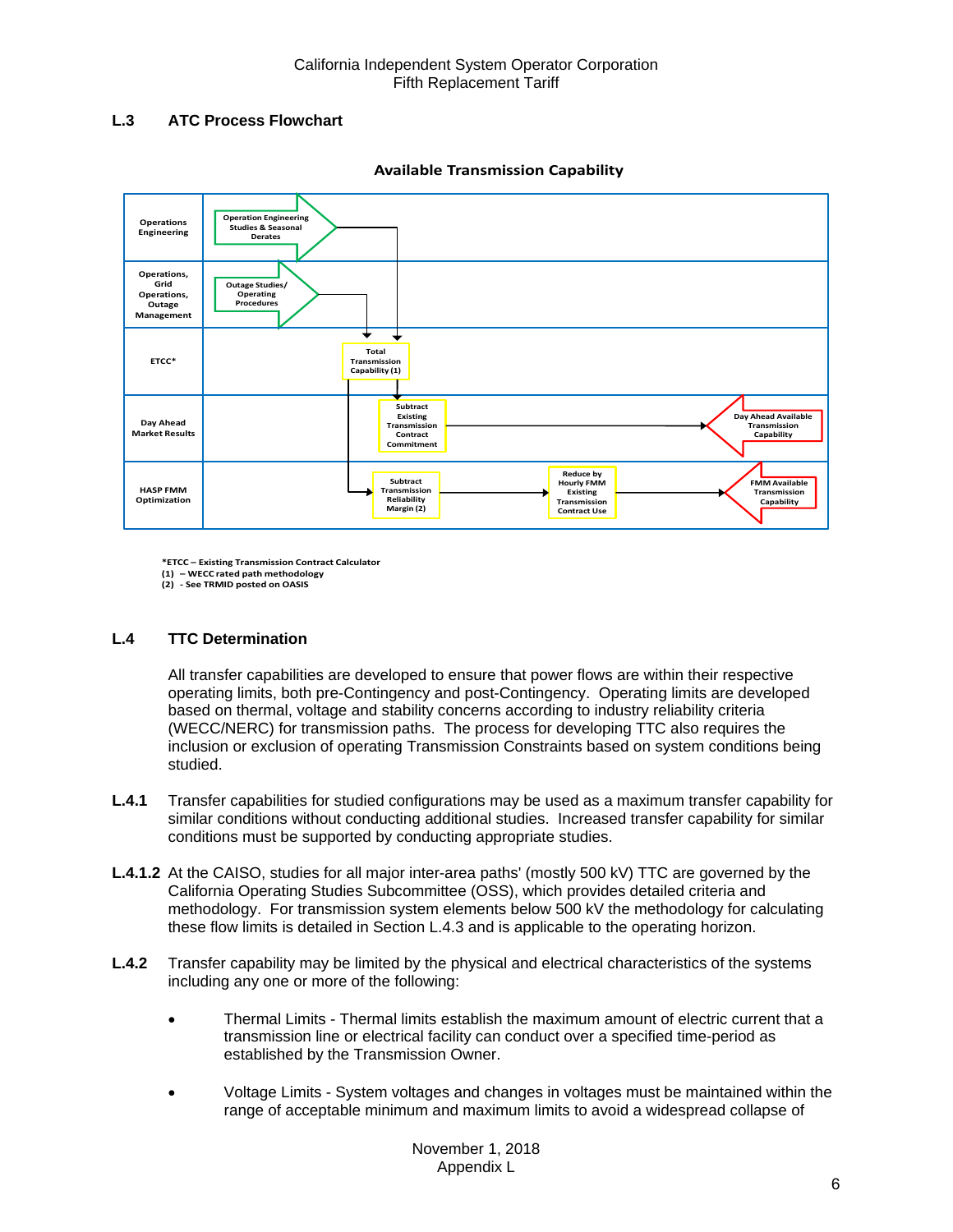system voltage.

- Stability Limits The transmission network must be capable of surviving disturbances through the transient and dynamic time-periods (from milliseconds to several minutes, respectively) following the disturbance so as to avoid generator instability or uncontrolled, widespread interruption of electric supply to customers.
- <span id="page-6-0"></span>**L.4.3** Determination of transfer capability is based on computer simulations of the operation of the interconnected transmission network under a specific set of assumed operating conditions. Each simulation represents a single "snapshot" of the operation of the interconnected network based on the projections of many factors. As such, they are viewed as reasonable indicators of network performance and may ultimately be used to determine Available Transfer Capability. The study is meant to capture the worst operating scenario based on experience and good engineering judgment.
- **L.4.3.1 System Limits** The transfer capability of the transmission network may be limited by the physical and electrical characteristics of the systems including thermal, voltage, and stability consideration. Once the critical Contingencies are identified, their impact on the network must be evaluated to determine the most restrictive of those limitations. Therefore, the TTC becomes:

TTC = lesser of {Thermal Limit, Voltage Limit, Stability Limit} following contingencies consistent with requirements of the NERC Reliability Standards

## <span id="page-6-1"></span>**L.5 Developing a Power Flow Base-Case**

<span id="page-6-2"></span>**L.5.1** Base-cases will be selected to model reality to the greatest extent possible including attributes like area Generation, area Load, Intertie flows, etc. At other times (e.g., studying longer range horizons), it is prudent to stress a base-case by making one or more attributes (Load, Generation, line flows, path flows, etc.) of that base-case more extreme than would otherwise be expected.

## <span id="page-6-3"></span>**L.5.2 Update a Power Flow Base-Case**

The selected base-case will be updated to represent the current grid conditions during the applicable season. The following will be considered to update the base-cases:

- Recent transmission network changes and updates
- Overlapping scheduled and Forced Outages
- Area Load level
- Major path flows
- Generation level
- Voltage levels
- Operating requirements

## **L.5.2.1 Outage Consideration**

Unless detailed otherwise, the CAISO considers modeling Outages of:

• Transmission lines, 500 kV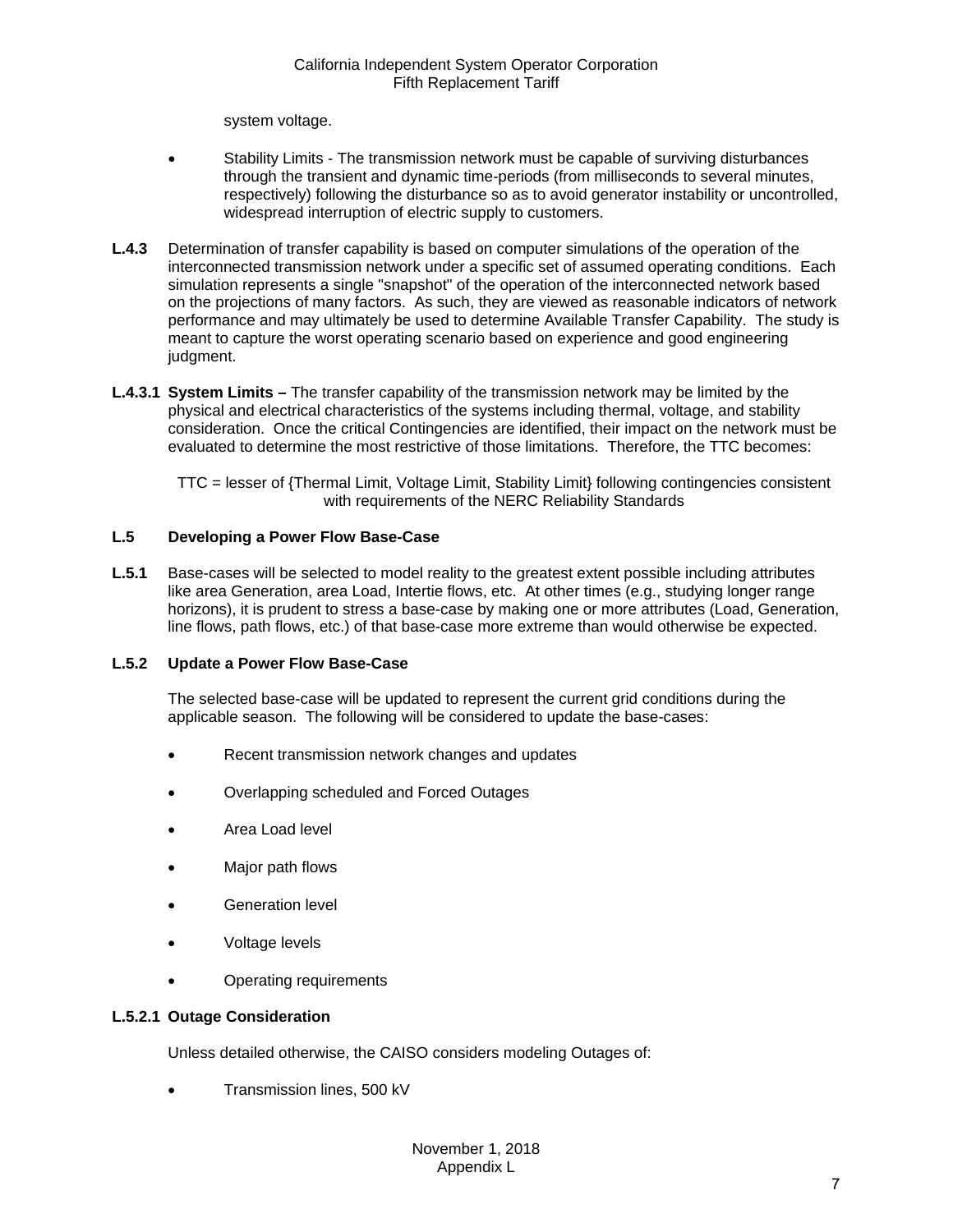- Transformers, 500/230 kV
- **Large Generating Units**
- Generating Units within the studied area
- Transmission elements within the studied area

At the judgment of the CAISO, only the necessary Outages will be modeled to avoid an unnecessarily burdensome and large number of base-cases.

#### **L.5.2.2 Area Load Level**

Base-case Demand levels should be appropriate to the current studied system conditions and customer Demand levels under study and may be representative of peak, off-peak or shoulder, or light Demand conditions. The CAISO estimates the area Load levels to be utilized in the peak, partial-peak and/or off-peak base-cases. The CAISO will utilize the current CAISO Load forecasting program (e.g., ALFS), ProcessBook (PI) or other competent method to estimate Load level for the studied area. Once the appropriate Load levels are determined, the CAISO may scale the base-case Loads to the area studied, as appropriate.

#### **L.5.2.3 Modify Path Flows**

The scheduled electric power transfers considered representative of the base system conditions under analysis and agreed upon by the parties involved will be used for modeling. As needed, the CAISO may estimate select path flows depending on the studied area. In the event that it is not possible to estimate path flows, the CAISO will make safe assumptions about the path flows. A safe assumption is more extreme or less extreme (as conservative to the situation) than would otherwise be expected. If path flow forecasting is necessary, if possible the CAISO will trend path flows on previous similar days.

#### **L.5.2.4 Generation Level**

Utility and non-utility Generating Units will be updated to keep the swing Generating Unit at a reasonable level. The actual unit-by-unit Dispatch in the studied area is more vital than in the unstudied areas. The CAISO will examine past performance of select Generating Units to estimate the Generation levels, focusing on the Generating Units within the studied area. In the judgment of the CAISO, large Generating Units outside the studied area will also be considered.

#### **L.5.2.5 Voltage Levels**

Studies will maintain appropriate voltage levels, based on operation procedures for critical buses for the studied base-cases. The CAISO will verify that bus voltage for critical busses in within tolerance. If a bus voltage is outside the tolerance band, the CAISO will model the use of voltage control devices (e.g., synchronous condensers, shunt capacitors, shunt reactors, series capacitors, generators).

#### <span id="page-7-0"></span>**L.6 Contingency Analysis**

Contingency analysis studies are performed in an effort to determine the limiting conditions, especially for scheduled Outages, including pre- and post-Contingency power flow analysis modeling pre- and post-Contingency conditions and measuring the respective line flows, and bus voltages.

Other studies like reactive margin and stability may be performed as deemed appropriate.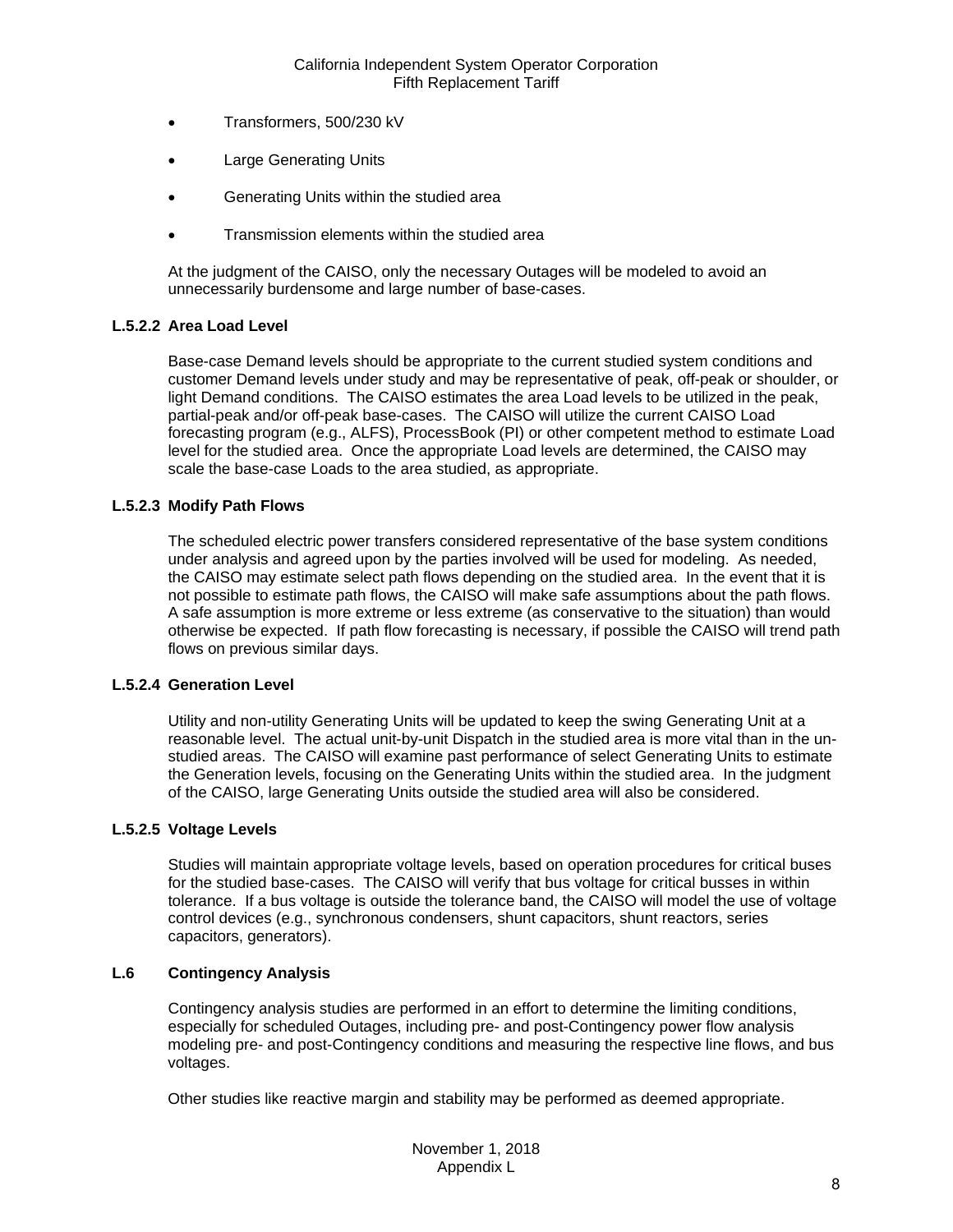## <span id="page-8-0"></span>**L.6.1 Operating Criteria and Study Standards**

Using standards derived from NERC and WECC Reliability Standards and historical operating experience, the CAISO will perform Contingency analysis with the following operating criteria:

## **Pre-Contingency**

- All pre-Contingency line flows shall be at or below their normal ratings.
- All pre-Contingency bus voltages shall be within a pre-determined operating range.

## **Post-Contingency**

- All post-Contingency line flows shall be at or below their emergency ratings.
- All post-Contingency bus voltages shall be within a pre-determined operating range.

The CAISO simulates the appropriate Contingencies as required by applicable NERC and WECC Reliability Standards and criteria.

#### <span id="page-8-1"></span>**L.6.2 Manual Contingency Analysis**

If manual Contingency analysis is used, the CAISO will perform pre-Contingency steady-state power flow analysis and determines if pre-Contingency operating criteria is violated. If pre-Contingency operating criteria cannot be preserved, the CAISO records the lines and buses that are not adhering to the criteria. If manual post-Contingency analysis is used the CAISO obtains one or more Contingencies in each of the base cases. For each Contingency resulting in a violation or potential violation in the operating criteria above, the CAISO records the critical post-Contingency facility loadings and bus voltages.

## <span id="page-8-2"></span>**L.6.3 Contingency Analysis Utilizing a Contingency Processor**

For a large area, the CAISO may utilize a Contingency processor.

## <span id="page-8-3"></span>**L.6.4 Determination of Crucial Limitations**

After performing Contingency analysis studies, the CAISO analyzes the recorded information to determine limitations. The limitations are conditions where the pre-Contingency and/or post-Contingency operating criteria cannot be conserved and may include a manageable overload on the facilities, low post-Contingency bus voltage, etc. If no crucial limitations are determined, the CAISO determines if additional studies are necessary.

## <span id="page-8-4"></span>**L.7 Traditional Planning Methodology to Protect Against Violating Operating Limits**

After performing Contingency analysis studies, the CAISO next develops the transfer capability and develops procedures, Nomograms, RMR Generation requirements, or other Transmission Constraints to ensure that transfer capabilities respect operating limits.

## <span id="page-8-5"></span>**L.8 Limits for Contingency Limitations**

Transfer limits are developed when the post-Contingency loading on a transmission element may breach the element's emergency rating. The type of limit utilized is dependent on the application and includes one of the following limits:

• Simple Flow Limit - best utilized when the derived limit is repeatable or where parallel